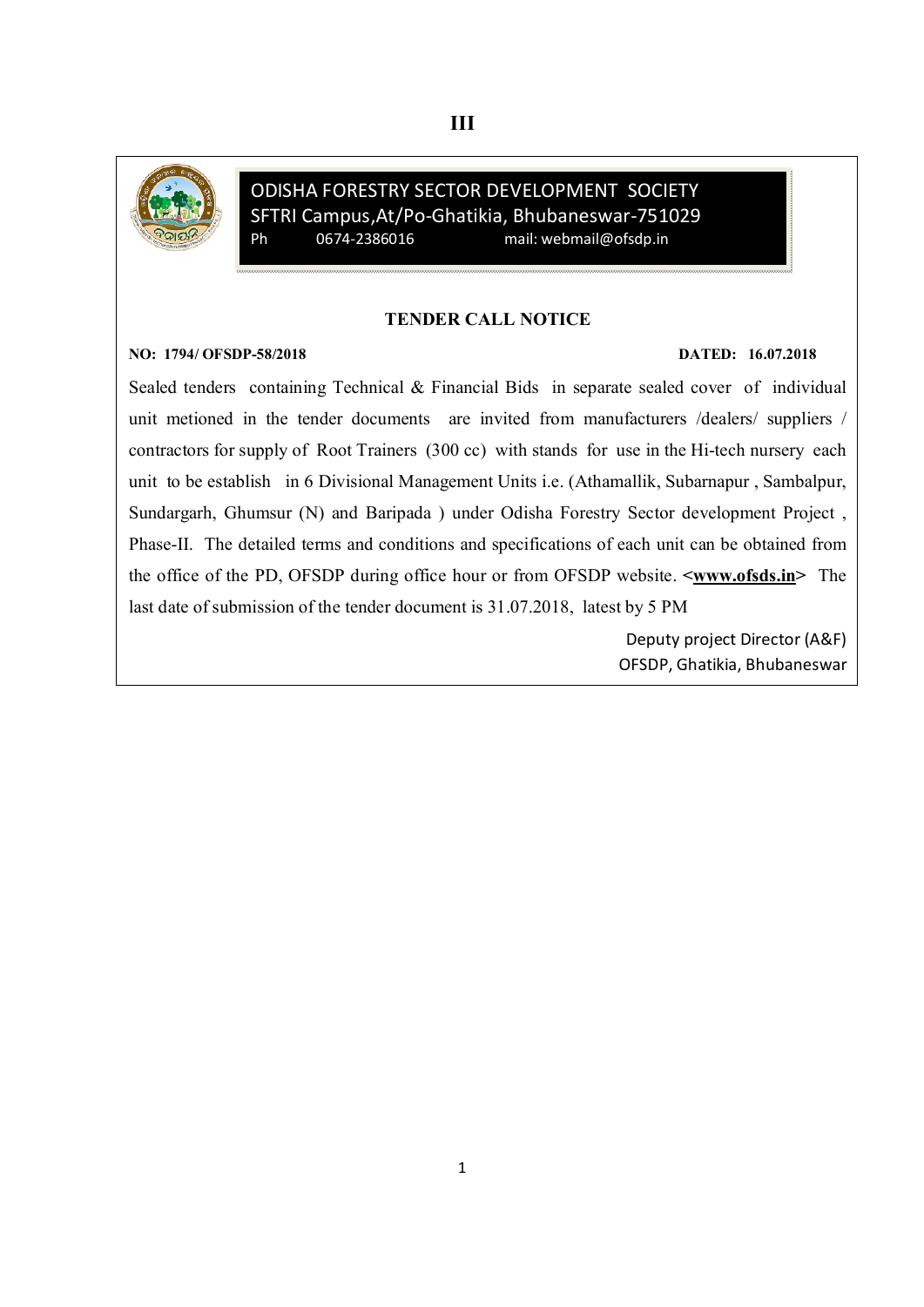## ODISHA FORESTRY SECTOR DEVELOPMENT PROJECT SFTRI CAMPUS, GHATIKIA, BHUBANESWAR

#### TENDER

#### 1. Declaration of Intent:

The Project Management Unit OFSDP-II, Ghatikia, Bhubaneswar intends to set up Hi-tech Nurseries at 6 locations. The location of the Hi-Tech Nurseries are given in details in Annexure-I. One unit of each set of item mentioned in the Annexure-II has to be supplied and installed at each Nursery location.

#### 2. Scope of Tender

Sealed Tenders with Technical & Financial Bids in separate sealed cover on each unit of set of items of Root Trainer 300cc along with G.I. stand are invited for raising of seedlings in the Hi-Tech Nurseries under Odisha Forestry Sector Development Project (OFSDP-II).

Each unit with specification in annexure-II to be installed in each site consists of Root Trainer (300cc) with G.I. Stand. These units are to be installed in each of the Hi-Tech Nursery at locations given in Annexure-I. The Terms and Conditions are given in Annexure – I and the Specifications for the Root trainers, and G.I stands are given in Annexure – II.

#### 2. Delivery and Installation point and time for completion.

Each unit of items is to be supplied and installed in the Hi-Tech Nursery located at place mentioned at Annexure-I, within two months from the award of contract.

#### 3. Eligibility

Please note that the following criteria asked in the TECHNICAL BID are the qualifying factors in the Tender. Therefore, tenderers who do not comply with the conditions with documentary proof (wherever required) will not qualify in the Tender for Financial Bid.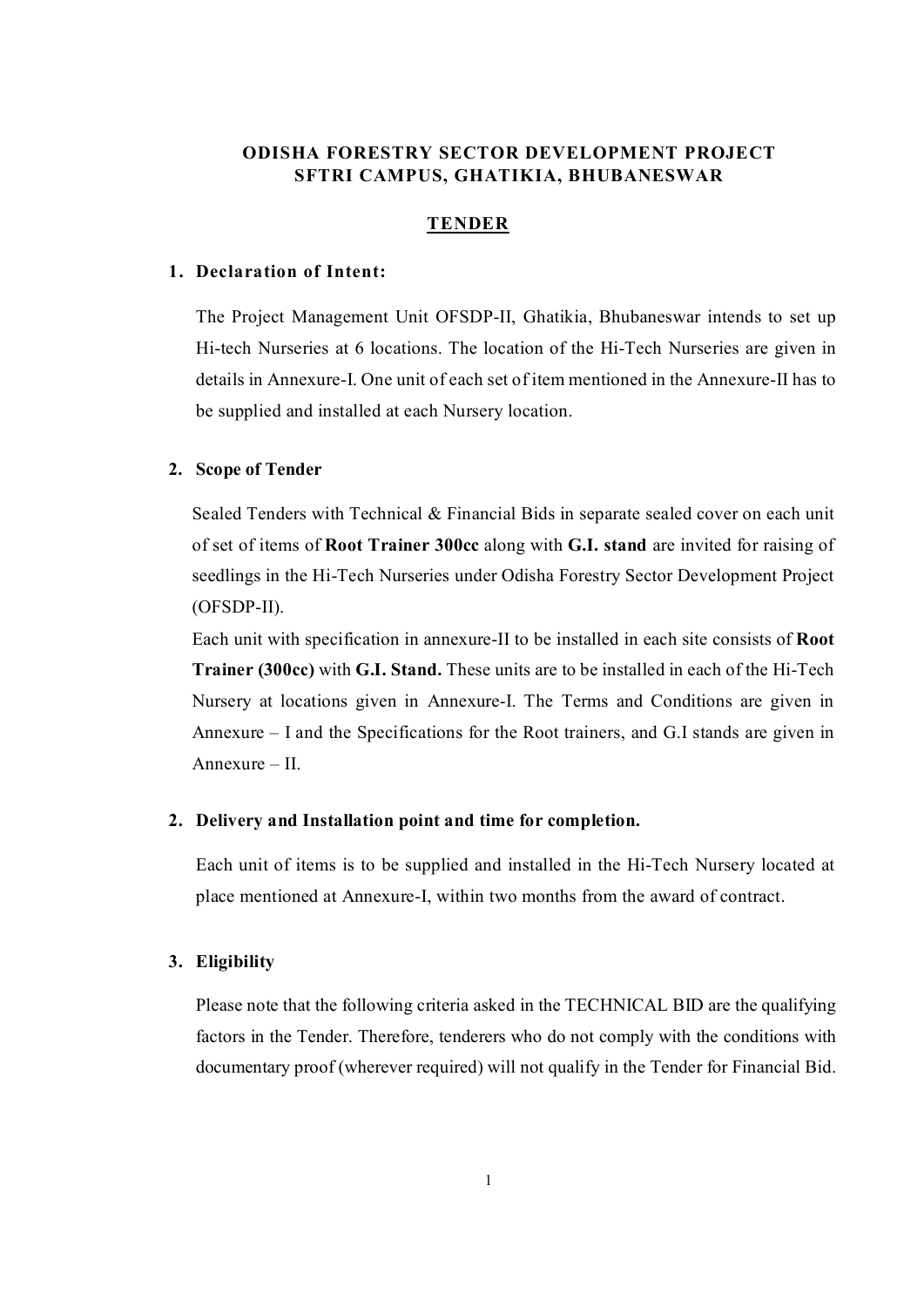- 1. TENDERER SHOULD BE A MANUFACTURERS/DEALERS/ /SUPPLIER/CONTRACTOR. IN CASE THE TENDERER IS A DEALER, NECESSARY DEALERSHIP CERTIFICATE/AUTHORISATION LETTER SHOULD BE ENCLOSED.
- 2. THE TENDERER SHOULD HAVE EXECUTED ATLEAST ONE ORDER FOR SIMILAR MATERIAL SUPPLY AND HAVE EXPERIENCE OF COMPLETION OF SIMILAR TYPE OF WORK IN THE PAST FIVE (5) YEARS. SUPPORTING DOCUMENTS (PURCHASE/INSTALLATION ORDER COPIES) MUST BE ENCLOSED.
- 3. SUBMISSION OF EMD. IN SHAPE OF DEMAND DRAFT DRAWN IN FAVOUR OF PROJECT DIRECTOR, OFSDP PHASE -II. AMOUNTING TO RS. 30,000/-. PAYBLE AT BHUBANESWAR MUST BE INCLUDED IN A SEPARATE ENVOLPE LABELED EMD.
- 4. ACCEPTANCE OF PRICE VALIDITY AS PER TENDER AND THE PRICE WILL BE VALID FOR ONE YEAR.
- 5. SUBMISSION OF TENDER WITHIN DUE DATE AND TIME.
- 6. THE ROOT TRAINERS, STANDS & INSTALLATION OF AGRO NET SHEDS & THE OVERHEAD WATER SPRINKLING SYSTEM TO BE SUPPLIED/INSTALLED ARE STRICTLY AS PER OUR TECHNICAL SPECIFICATION.

The price bid of those bidders who fail to comply with the above qualifying requirements will not be opened. The date of opening of Price bid will be communicated in due course and the price bid will be opened in the presence of qualified interested bidders who choose to be present at the time of opening.

## **NOTE**

An EMD amount of Rs. 30,000 is to be furnished by way of Demand Draft drawn in favour of PROJECT DIRECTOR, OFSDP PHASE-II, payable at Bhubaneswar along with TECHNICAL BID. Offers received without EMD will be rejected.

The decision of the tender accepting authority is final. The tender accepting authority exclusively reserves the right to reject any or all tenders at its own discretion without assigning any reason whatsoever.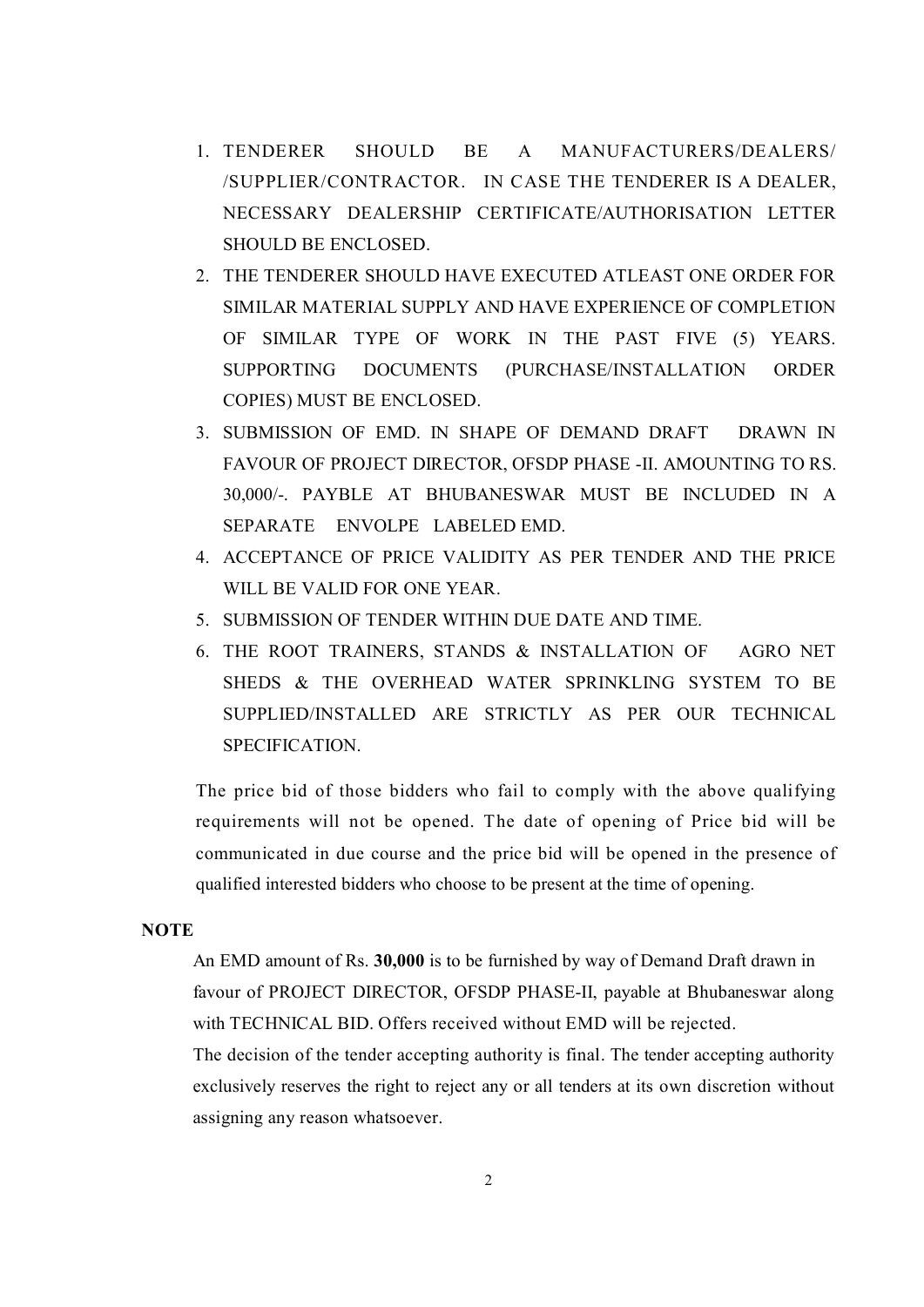#### 4. Method of Bidding

- (A)The Bids shall be submitted in two separate sealed packets; the first sealed packet containing the Technical Bid with Bank Draft and the second sealed packet containing the Financial Bid. The format for the TECHNICAL BID and FINANCIAL BID are shown in Annexure-III and Annexure-IV respectively.
- (B)THE TECHNICAL BID should be submitted along with a Demand Draft Rs.30,000/- towards EMD. Further you are requested to carefully read the terms and conditions / specifications and submit duplicate copies of the same duly signed in all pages as a token of your acceptance along with the Technical Bid. The Technical Bid along with the EMD and the signed copies of the terms and conditions / specifications should be submitted in a sealed cover superscribing on the top of the cover in capital letters as TECHNICAL BID FOR SUPPLY OF ROOT TRAINERS (300cc) WITH STAND.
- i. General Information about the Organization-Too be submitted (as per form in Annexure-V)
- ii. **Application for Tender-** To be submitted (As per form in annexure-VI)
- iii. EMD- The Demand Draft towards EMD as prescribed and drawn in favour of PROJECT DIRECTOR, OFSDP PHASE -II payable at Bhubaneswar is to be enclosed.
- iv. Average annual turnover from contracting business- The statement of average annual turnover from contracting business for period last three year i.e. 2015-16, 2016-17  $& 2017$ -18 or during the period since formation of the firm if it was set up in less than such three periods. (vide form –VII)
- v. Drawing if any ( to be submitted in drawing folder).
- vi. Summary of Similar project implemented- To be submitted (As per form in Annexure-VIII).
- vii. The Technical Bid should be supported by sample 25 nos of Root Trainer /one G.I. Stand conforming to the size and specification given in Annexure-II.
- viii. The sample may put through test in addition to physical examination of volume and dimension.
- ix. The tenderers are requested to present during the physical test.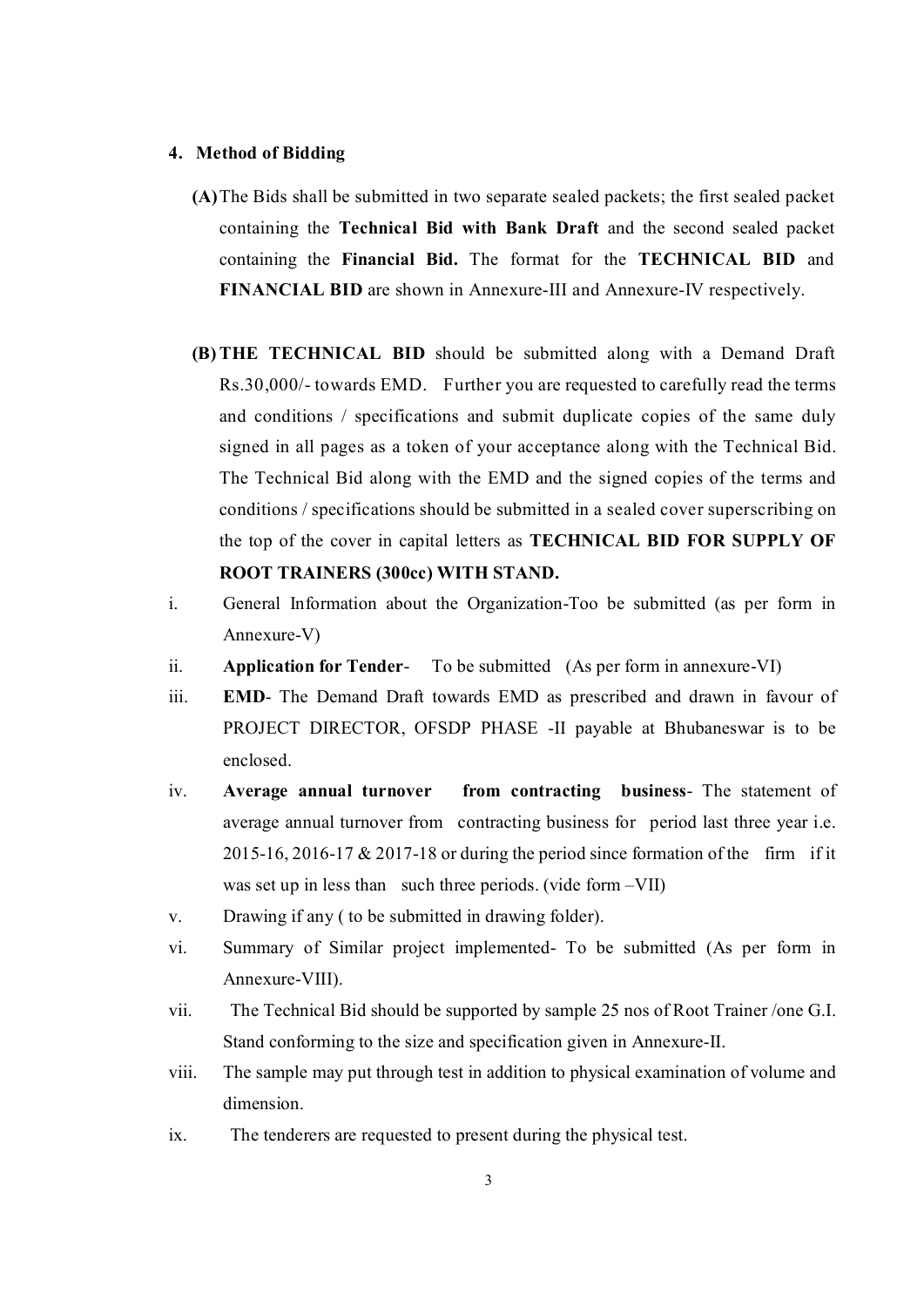#### **NOTE**

In addition to the information above the form to be furnished in prescribed Format in Annexure-III

(C)THE FINANCIAL BID should be submitted in a separate sealed cover superscribing on the top of the cover in capital letters as FINANCIAL BID FOR SUPPLY OF ROOT TRAINERS (300cc) WITH STANDS. Both the sealed covers containing Technical and the Financial Bid are to be placed in one sealed cover superscribing TENDER FOR SUPPLY OF ROOT TRAINERS (300cc) WITH STAND and addressed to the Deputy Project Director (A&F), SFTRI Campus, Ghatikia, Bhubaneswar-751029.

The financial proposal should contain the quotation of amount in Rs. Mentioning detail of taxes separately in the prescribed form IV

The TECHNICAL BID will be scrutinized first and the qualifying bidders will only be considered for opening of the FINANCIAL BID.

The last date for submission of TENDER DOCUMENT is 31.07.2018 before 5.00 PM.

> Deputy Project Director (A&F) Odisha Forestry Sector Development Project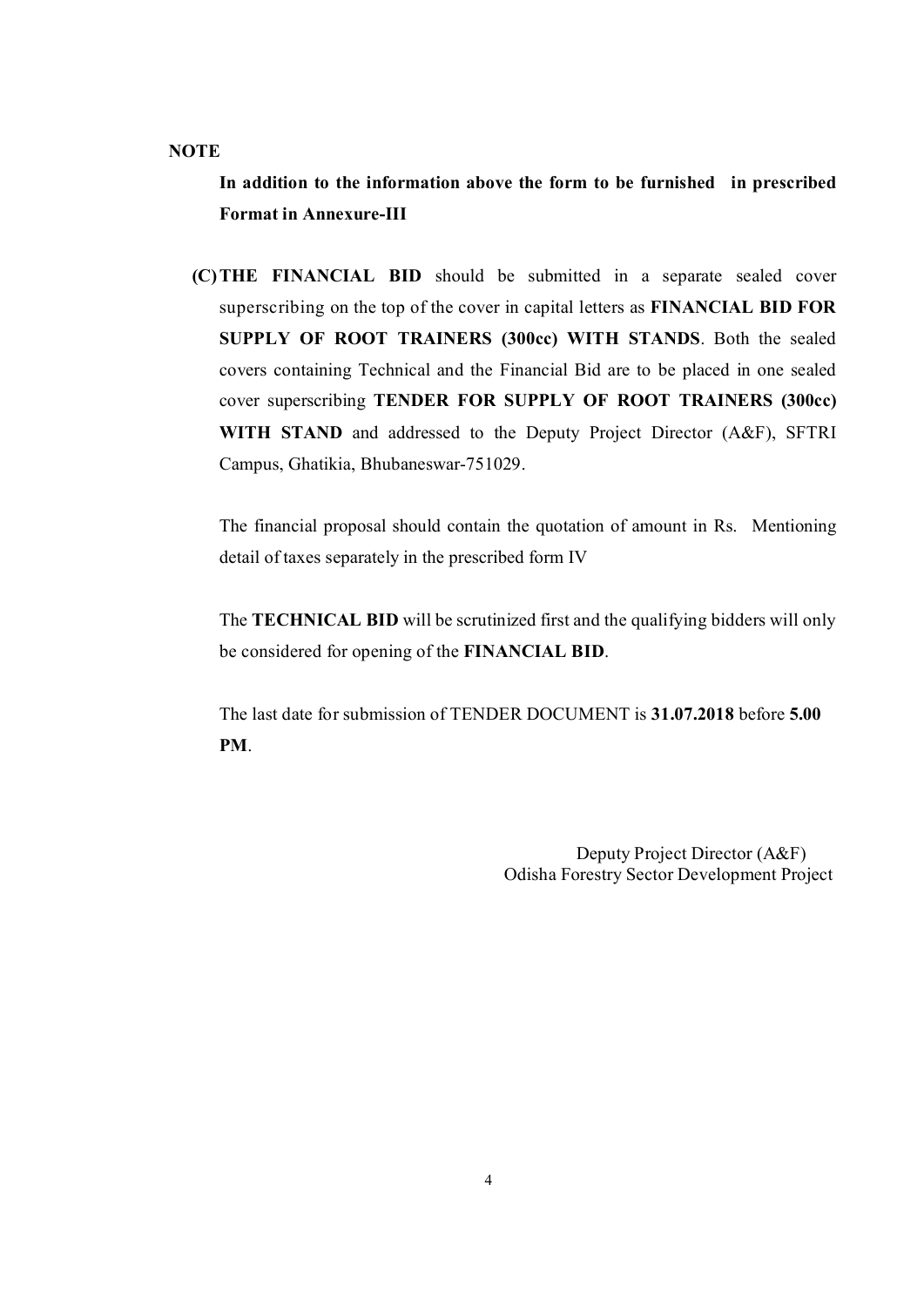## ANNEXURE-I TERM AND CONDITION

1. The quantity furnished is only approximate and it may be increased or decreased while placing orders.

2. Location and quantity.

| Name of the   | Location of the Nursery    | Single Cell Root | G.I. Stand for |
|---------------|----------------------------|------------------|----------------|
| Division      |                            | Trainer (300cc)  | holding 300cc  |
|               |                            |                  | Root Trainer   |
| Athamallik    | Badarohila C/N Bamur       | 110000 Nos       | 1100 Nos       |
| Subarnapur    | Chanchandunguri C/N,       | 110000 Nos       | 1100 Nos       |
|               | Sonepur                    |                  |                |
| Sambalpur     | Larasara C/N, Larasara     | 110000 Nos       | 1100 Nos       |
| Sundargarh    | Ujalpur C/N, Ujalpur       | 110000 Nos       | 1100 Nos       |
| Ghumsur $(N)$ | Lalsingha C/N, Bhanjanagar | 110000 Nos       | 1100 Nos       |
| Baripada      | Manchabandha C/N, Baripada | 110000 Nos       | 1100 Nos       |

3. The tenderers are requiredto furnish their competitive - rates for supply of the specified quantity on award of approval and work order directly to the sites located in various Forest Divisions, as specified above charges on account of Taxes and Duties, if any, shall be specified separately.

4. Tenders should be accompanied with 25 samples of 300cc Single Cell Root Trainer and one G.I. Stand. The sample will be put through the tests in addition to the physical examination of volume  $\&$ dimensions as mentioned at point no. 10 below.

5. Tenders should be accompanied by Rs.30,000 Earnest Money Deposit in the form of a Demand Draft drawn in favour of PROJECT DIRECTOR OFSDP PHASE-II, Payable in any nationalized bank branch at Bhubaneswar. The EMD will be refunded soon after the finalization of tender. Tenders received without EMD will be summarily rejected. The EMD should be submitted along with the Technical cum Commercial bid.

6. The successful bidder has to deposit a Security Deposit amounting to 10% of the total Bid amount in the form of Bank guarantee/ Fixed deposit duly pledged in the name of PROJECT DIRECTOR OFSDP PHASE-II. The security deposit will be released to the Contractor after six months from the date of the final payment if no irregularities are noticed within this period. In case of any irregularity the security Deposit will be forfeited in addition to any legal action as deem fit & required.

7. The tender accepting authority reserves the right to reject or accept any one or more quotations without assigning any reasons thereof.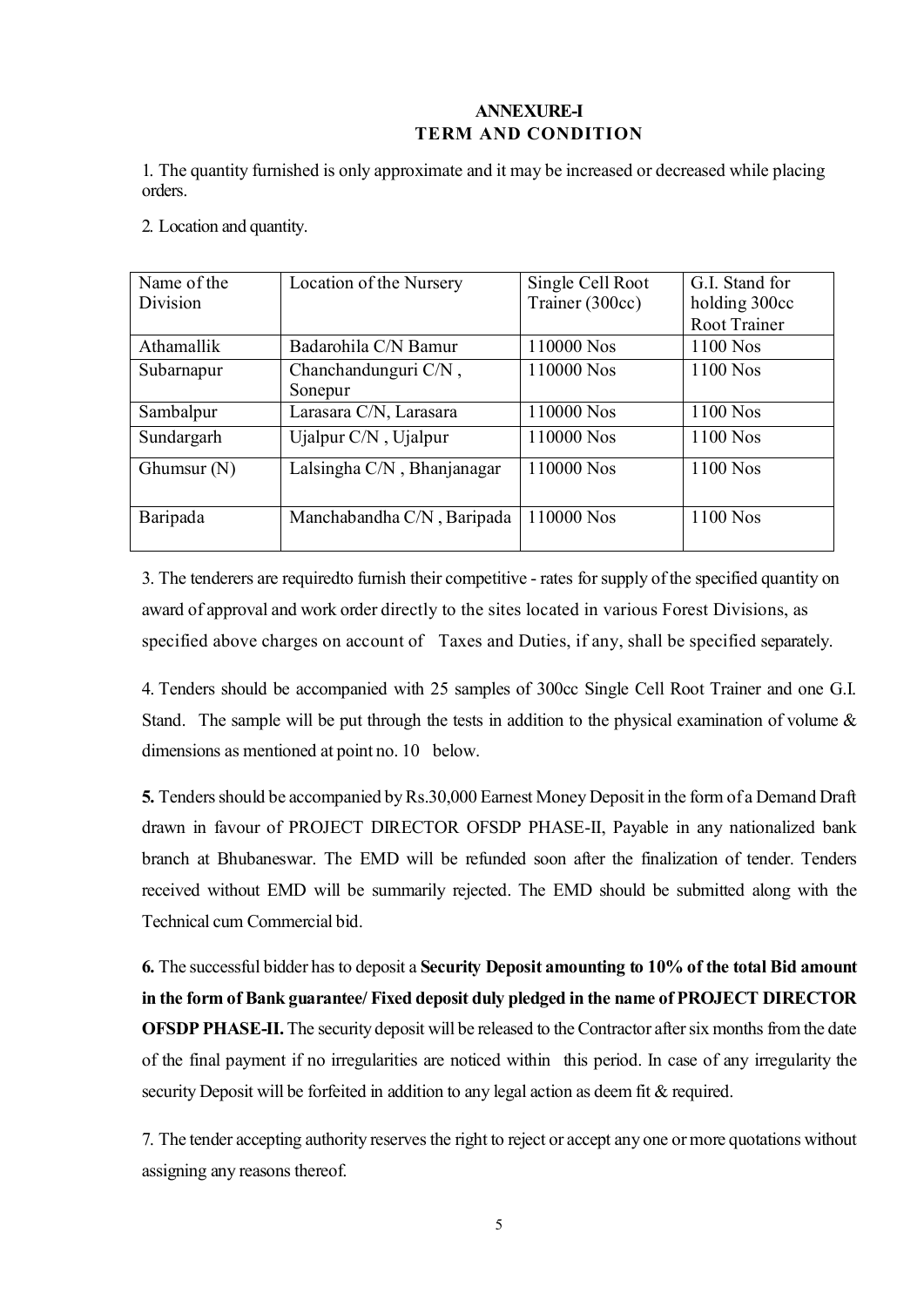8. On receipt of supply orders the successful tenderer should supply the materials/installation within the time specified, to the destinations mentioned there in.

9. Failure to supply the order within the time specified will entail cancellation of the orders and forfeitures of EMD. The tender accepting authority reserves the right to grant extension of time at his/her discretion.

10.Drop Test for Root Trainer- Random sample of 5 Root trainers of 300cc will be selected from the submitted samples. The randomly selected sample will be filled tightly with sand completely soaked in water and dropped on a hard surface from height of 1.5 meters. If the Root Trainer samples do not crack or get deformed then it passes the test. The tenderers are to be present during the drop test to be performed at the Nursery site.

 Similarly the G.I. Stand sample will also be put to physical examination with respect to size & dimensions & weight as per the specification mentioned in Annexure-II.

 If the material is found substandard, the tenderer shall replace the sub-standard material by fresh material immediately.

The materials finally supplied should be in accordance to the samples given and approved.

11.The terms and conditions mentioned herein will be binding on the tenderer on acceptance of the Tender .

12.For all matters regarding the interpretation of the conditions of this notice, the decision of the Project Director, Odisha Forestry Sector Development Project, shall be final.

13.The rate quoted should be valid for a minimum of Twelve months for acceptance from the date of opening of price bids. During the validity period, bidder is not permitted to make any upward revision in the rates. The offer should be valid till execution of the order. During the validity period of the order or its extended period, no upward increase in price will be allowed.

14.The evaluation of the tender will be made based on the details furnished in the Technical Bid enclosed and the various points mentioned therein will form part of the tender conditions. Those tenderers who qualify in the technical cum commercial bid will only be considered for opening of price bids.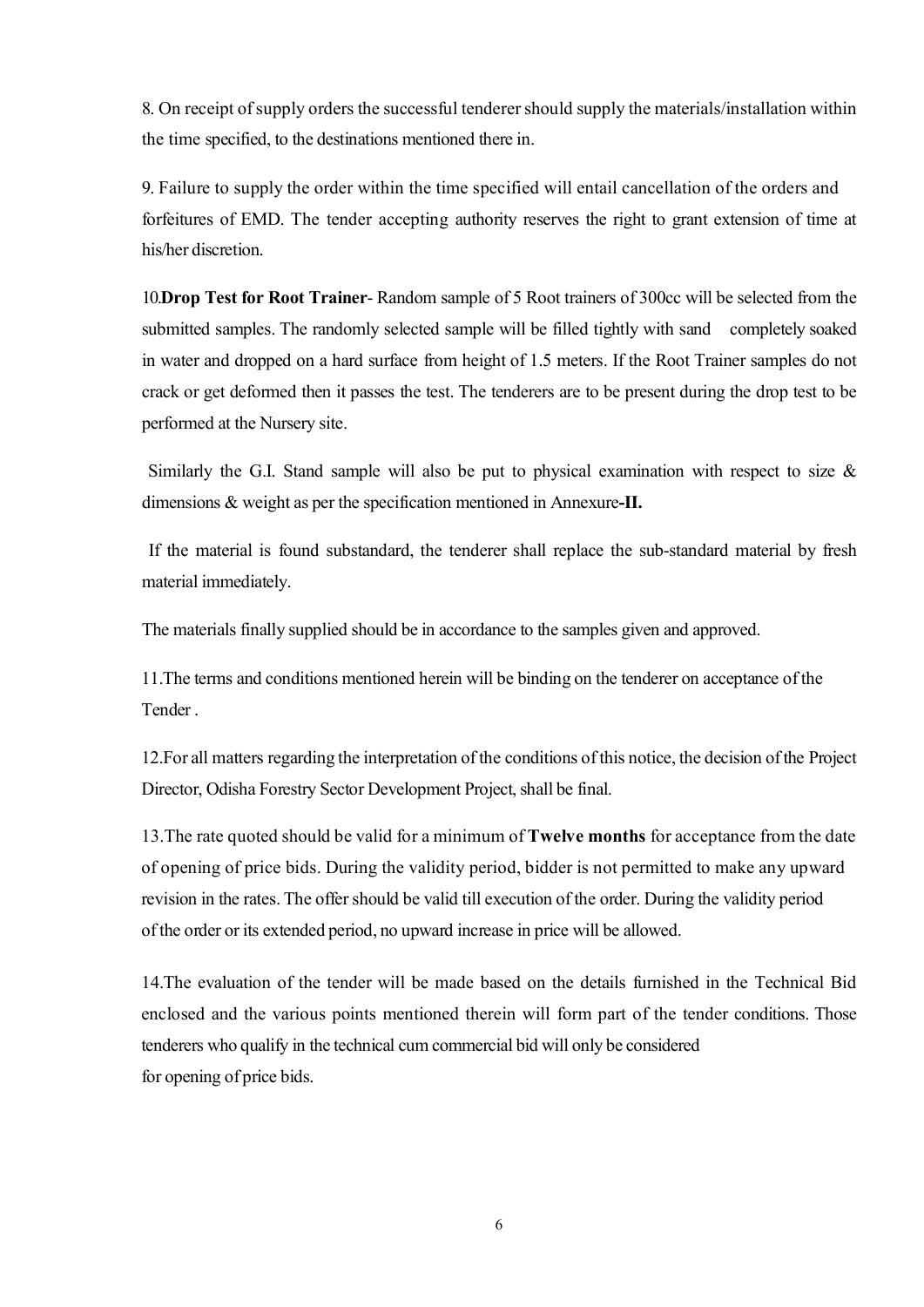| SI.<br>N <sub>0</sub> | Name of the item         | Amount to be<br>released |
|-----------------------|--------------------------|--------------------------|
|                       | Award of supply order    | 10%                      |
| $\bigcap$             | 50% Supply of Hycopot    | 30%                      |
|                       | (Root Trainer)           |                          |
|                       | 50% supply of G.I. Stand | 30%                      |
|                       | Final installation       | 30%                      |

15. Payment will be made as per the payment scheduled mentioned below:-

TDS and other Taxes if any will to be deducted at the source at each stage.

16.All type of taxes and charges such as Income tax, ferry charges, Transportation and other local charges ,if any, will be paid by the contractor and no extra payment for these will be made. The rate of supply and finished work items are inclusive of this.

17. All working tools and plants will have to be arranged by the contractor at his own cost

18.The contractor should visit the points of delivery, and satisfy himself of the design and specifications of the root trainers and the condition and nature of works and ascertain difficulties that might be encountered in executing the work, carrying materials to the site of work, availability of drinking water and other human requirements and security etc. The officer-in-charge may order the contractor to suspend any work that may be subjected to damage by climatic conditions etc. No claim will be entertained on this account.

19. The contractor will have to accept the work program and priority of work fixed by the officer-in-charge so that most vulnerable reach and /or vulnerable items be completed before the date needed by him depending upon the field requirement.

20. In case any clarification is required, the interpretation of the Officer-in-charge will be final.

21. The final acceptance of the tender will be subject to the receipt of approval of higher authorities.

22. Final payment will be made after completion of all works in the field & checking by authorized officer. The authorized officer may check the quality of the root trainers supplied at any point of time before submitting the report of completion.

23.The intending tenderer (bidder) shall satisfy themselves that the Root Trainers supplied are in conformity with the design and specification and field ready to pass the physical examination i.e. DROP TEST.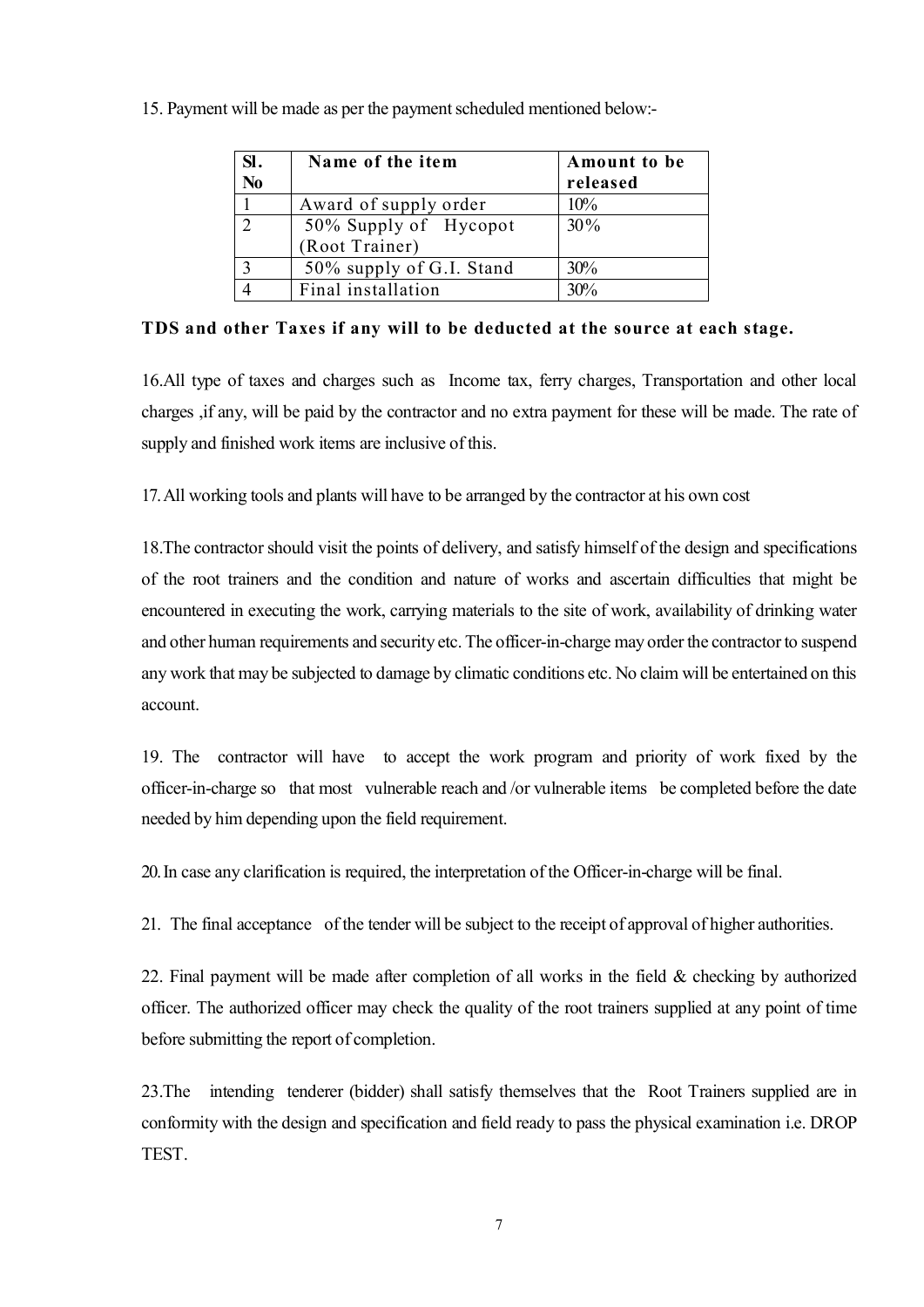24. The acceptance of the tender including the right to distribute the work between two or amongst more than two tenderers will rest with the competent authority without assigning reasons thereof. The accepting authority reserves right to reject any or all tenders without assigning any reason thereof.

25. In case of any dispute the decision taken by the Project Director, OFSDP shall be final and binding on the all concern.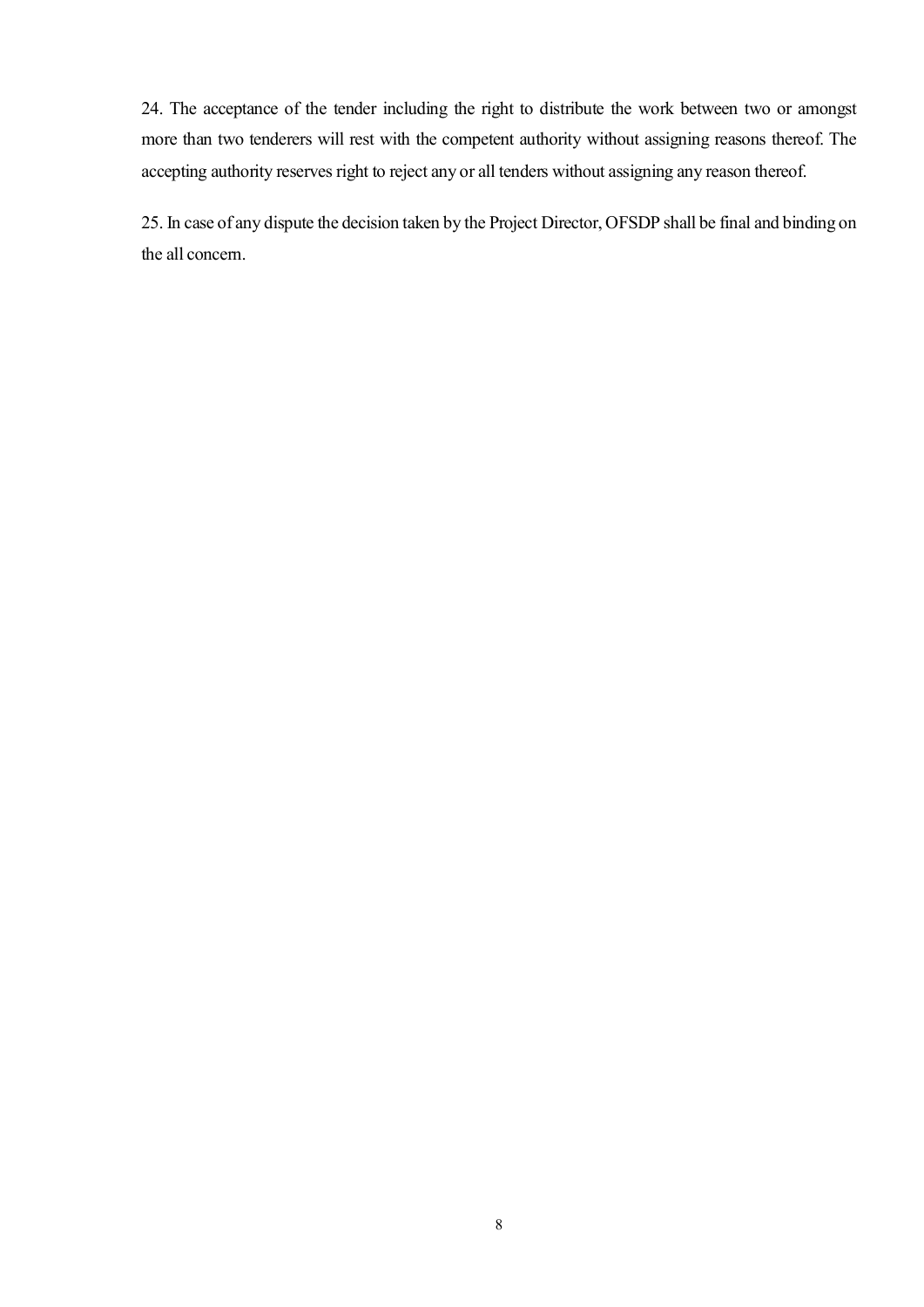## ANNEXURE-II

## TECHNICAL SPECIFICATIONS FOR ONE UNIT TO BE INSTALLED AT EACH HI-TECH NURSERY

## I. SINGLE CELL ROOT TRAINER TUBETS, (Hyco pots) 300 CC

The HDPE Root trainer single block should be manufactured using standard quality material and should confirm national / international standards.

The root trainers of conical shape tubets shall be with the following specifications.

| $\vert$ 1      | Product                     | 300CC Single Cell root trainer (Hycopots) |
|----------------|-----------------------------|-------------------------------------------|
|                |                             |                                           |
| $\overline{2}$ | Raw material                | <b>HDPE</b>                               |
| $\overline{3}$ | Colour                      | <b>Black</b>                              |
| $\overline{4}$ | Cavity Depth/ Length        | 125 mm                                    |
| 5              | Cavity Volume               | 300 c.c.                                  |
| 6              | Cavity inner diameter (Top) | $72$ mm/                                  |
|                | <b>Outer Diameter</b>       | 78 mm                                     |
| $\overline{7}$ | Root trainer ribs           | Vertical                                  |
| 8              | No.of Ribs in each cavity   | 05                                        |
| 9              | Thickness of the ridge      | $2 \text{ mm}$                            |
|                | Inner Ridge Hight           | 2mm                                       |
| 10             | Thickness of the tubet wall | $2 \text{ mm}$                            |
| 11             | Bottom hole diameter        | 31 mm                                     |
| 12             | Outer Ring                  | 1.5 mm from Top                           |
| 13             | Tolerance                   | $+1$                                      |

## II. TECHNICAL SPECIFICATIONS FOR G.I. STAND

|                          | Product       | G.I Stand for 300 cc Root Trainer        |  |  |
|--------------------------|---------------|------------------------------------------|--|--|
| $\overline{2}$           | Raw Material  | GI Angel and Flat                        |  |  |
| 3                        | <b>Size</b>   | $870$ mm(L) x $820$ mm (w)x $700$        |  |  |
|                          |               | $mm(ht)$ (Tolerance + 1)                 |  |  |
|                          | weight        | $18 \text{ kg} (+ 1 \text{ kg})$         |  |  |
| $\overline{\mathcal{L}}$ | Specification | 10 Rows, 9 no 12 x 5 Flats,              |  |  |
|                          |               | $25 \times 25 \times 5$ angel frame, & 4 |  |  |
|                          |               | legs, $18 \times 5 \times 2$ no bottom   |  |  |
|                          |               | support, with 18x 5 flat (all            |  |  |
|                          |               | measurement in mm)                       |  |  |
| 6                        | Hycopot       | $100$ nos                                |  |  |
|                          | Capacity      |                                          |  |  |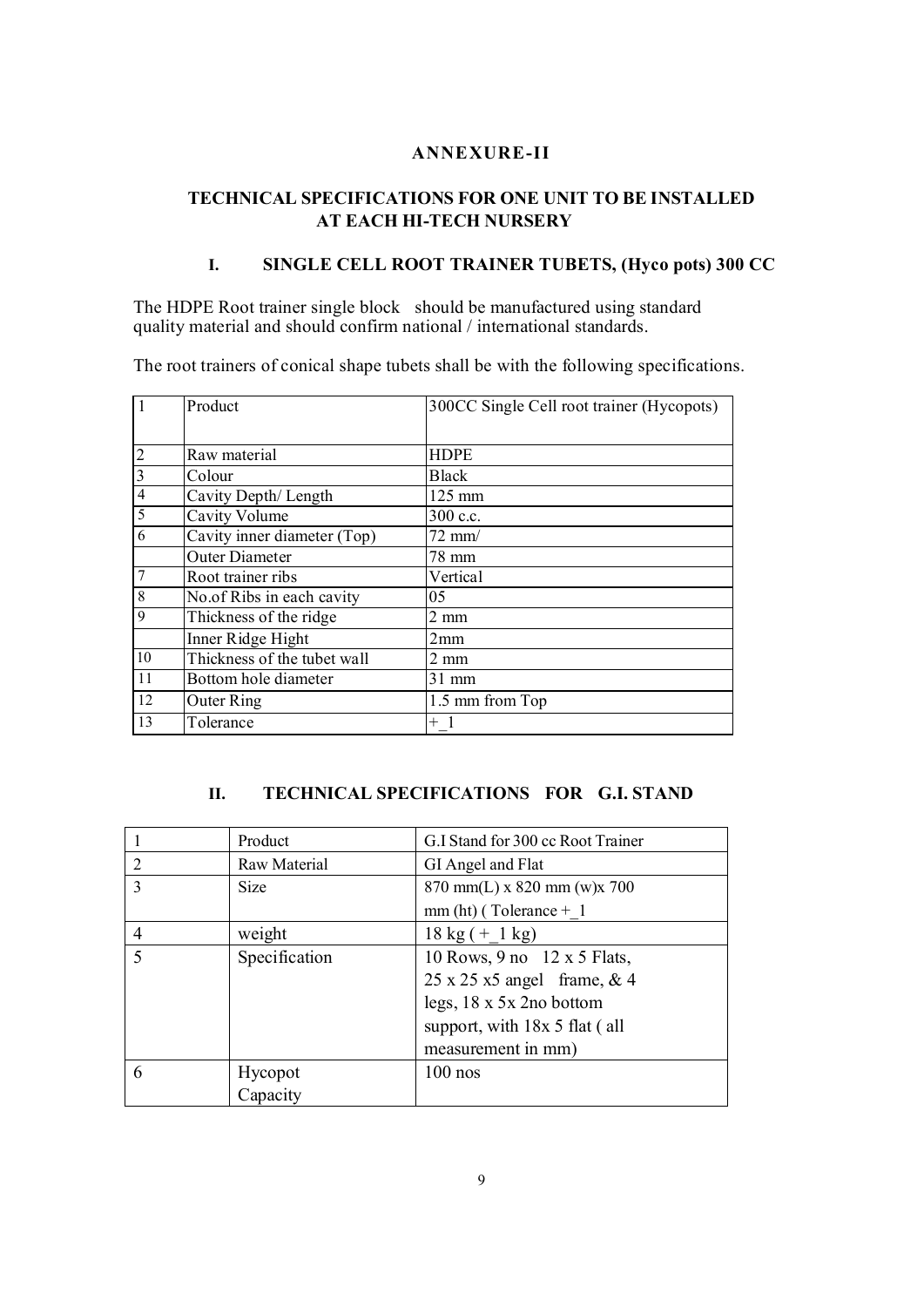## ANNEXURE-III

## TECHNICAL-CUM-COMMERCIAL BID FOR THE SUPPLY OF THE ROOT TRAINER & G.I. STAND

| $\overline{1}$ | Are you a manufacturer / Dealer/ Supplier/<br>Contractor (Documentary proof for being a<br>manufacturer and incase of Dealer<br>Dealership Certificate/Authorization letter<br>from the Manufacturer should be enclosed)         | MANUFACTURER / DEALER/<br>CONTRACTOR/SUPPLIER |
|----------------|----------------------------------------------------------------------------------------------------------------------------------------------------------------------------------------------------------------------------------|-----------------------------------------------|
| $\overline{2}$ | Details of Manufacturing Unit                                                                                                                                                                                                    |                                               |
| $\overline{3}$ | Whether the firm can supply the entire<br>quantity as per the specifications                                                                                                                                                     | YES/NO                                        |
| $\overline{4}$ | <b>TERMS OF PAYMENT</b><br>Payment will be made as per the payment<br>scheduled mentioned in Annexure-I. The<br>Security deposit will be release after 6<br>month of installation and successful<br>functioning of the unit      | <b>AGREED / NOT AGREED</b>                    |
| $\overline{5}$ | <b>EMD AMOUNT</b><br>Have you enclosed EMD amount of Rs.<br>30,000/. Drawn in name of PROJECT<br>DIRECTOR , OFSDP PHASE-II                                                                                                       | DD No &Date<br>Amount:<br>Name of the Bank:   |
| 6              | EXPERIENCE: Have you installed similar<br>items in the past 3 years. If yes, please<br>indicate the Name and addresses of the<br>Organizations where it has been installed<br>and value of the contract with details of<br>work. |                                               |
|                | Have you enclosed the supporting<br>documents for the above (Purchase order<br>copies)                                                                                                                                           | YES/NO                                        |
| $\overline{8}$ | <b>STATUS OF ORGANISATION:</b>                                                                                                                                                                                                   |                                               |
| $\overline{a}$ | Partnership / Proprietorship / Private<br>Limited Company /Public Limited<br>Company                                                                                                                                             |                                               |
| $\overline{b}$ | Please furnish the name and address of<br>proprietor / Partners in case of Proprietor /<br>Partnership Concern                                                                                                                   |                                               |
| $\mathbf c$    | In case of SSI unit, please furnish the<br>Registration Number with date and copy of<br>Registration Certificate.                                                                                                                |                                               |
| 9              | DELIVERY & INSTALLATION: The<br>work to be completed within two month<br>issue of work order.                                                                                                                                    | <b>AGREED/NOT AGREED</b>                      |
| 10             | <b>VALIDITY OF OFFER AND RATE</b><br>Whether agreeable to keep the validity for a<br>minimum period one year from the date of<br>opening of price bid.                                                                           | <b>AGREED/NOT AGREED</b>                      |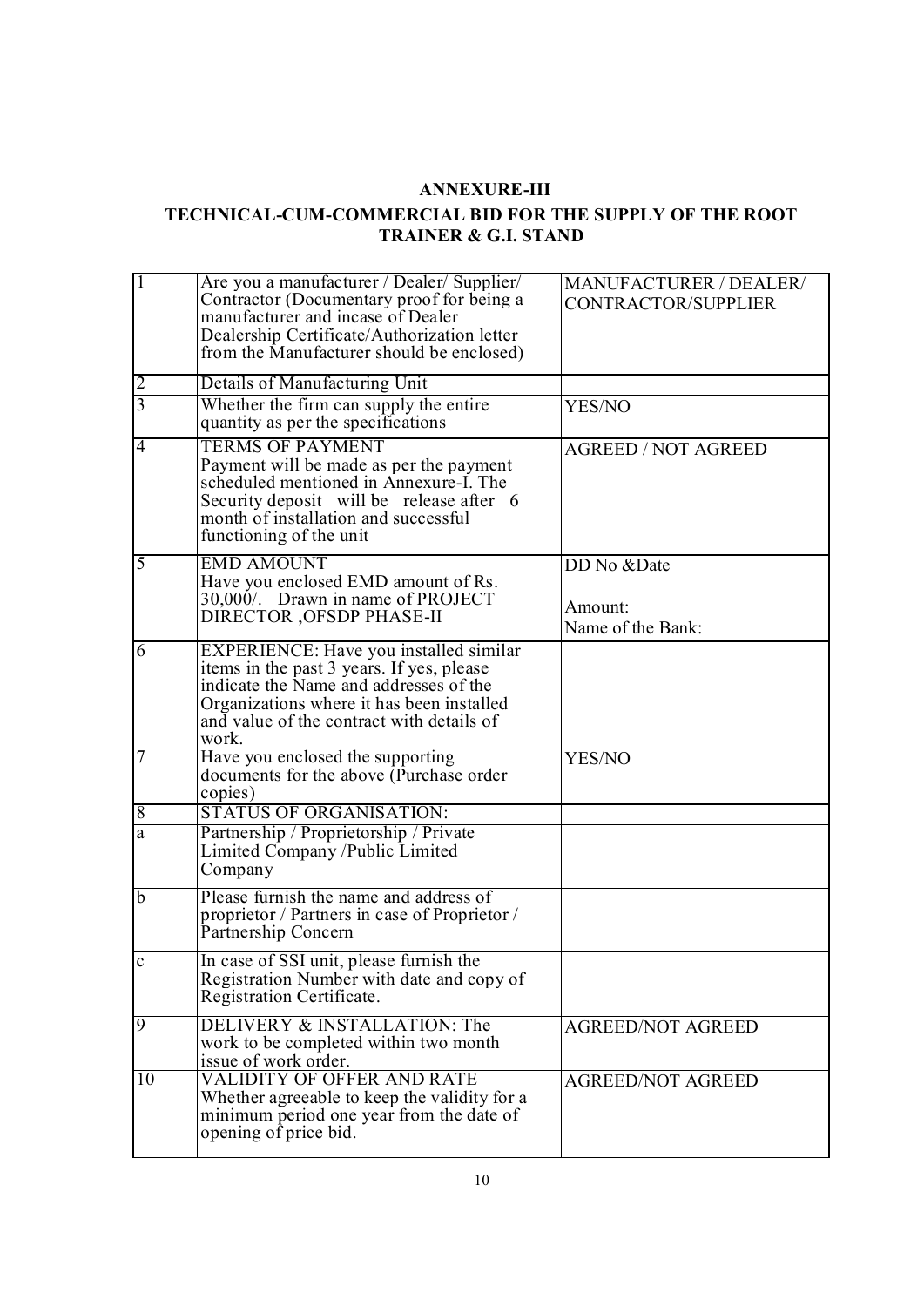| <sup>11</sup> | Those who do not agree for the above<br>conditions will not be eligible for qualifying<br>in the tender).                                                                                                     |                            |
|---------------|---------------------------------------------------------------------------------------------------------------------------------------------------------------------------------------------------------------|----------------------------|
| 12            | TRANSPORT ARRANGEMENT: a) It is<br>the responsibility of the supplier to arrange<br>transportation including loading $\&$<br>unloading and supply the materials.                                              | <b>AGREED / NOT AGREED</b> |
| 13            | WARRANTY / GUARANTEE CLAUSE:<br>The Material/scope of supply shall be<br>warranted / Guaranteed for workmanship &<br>manufacturing defects for a period of 18<br>months from the date of supply of materials. | <b>AGREED / NOT AGREED</b> |
| 14            | FINANCIAL STATUS: Please furnish your<br>sales turnover for the past 3 years along<br>with supporting documents.                                                                                              |                            |
| 15            | Furnish the latest Income Tax Clearance<br>Certificate with PAN NUMBER (Photo<br>copy of PAN to be enclosed)                                                                                                  |                            |
| 16            | Mention your GST Registration Nos.                                                                                                                                                                            |                            |

I/We hereby declare that the particulars furnished above are true and correct to the best of my/our knowledge and agree to the terms and conditions. I / We accept all the terms and conditions contained in the Tender.

ADDRESS: (SIGNATURE WITH SEAL)

Signature of the Supplier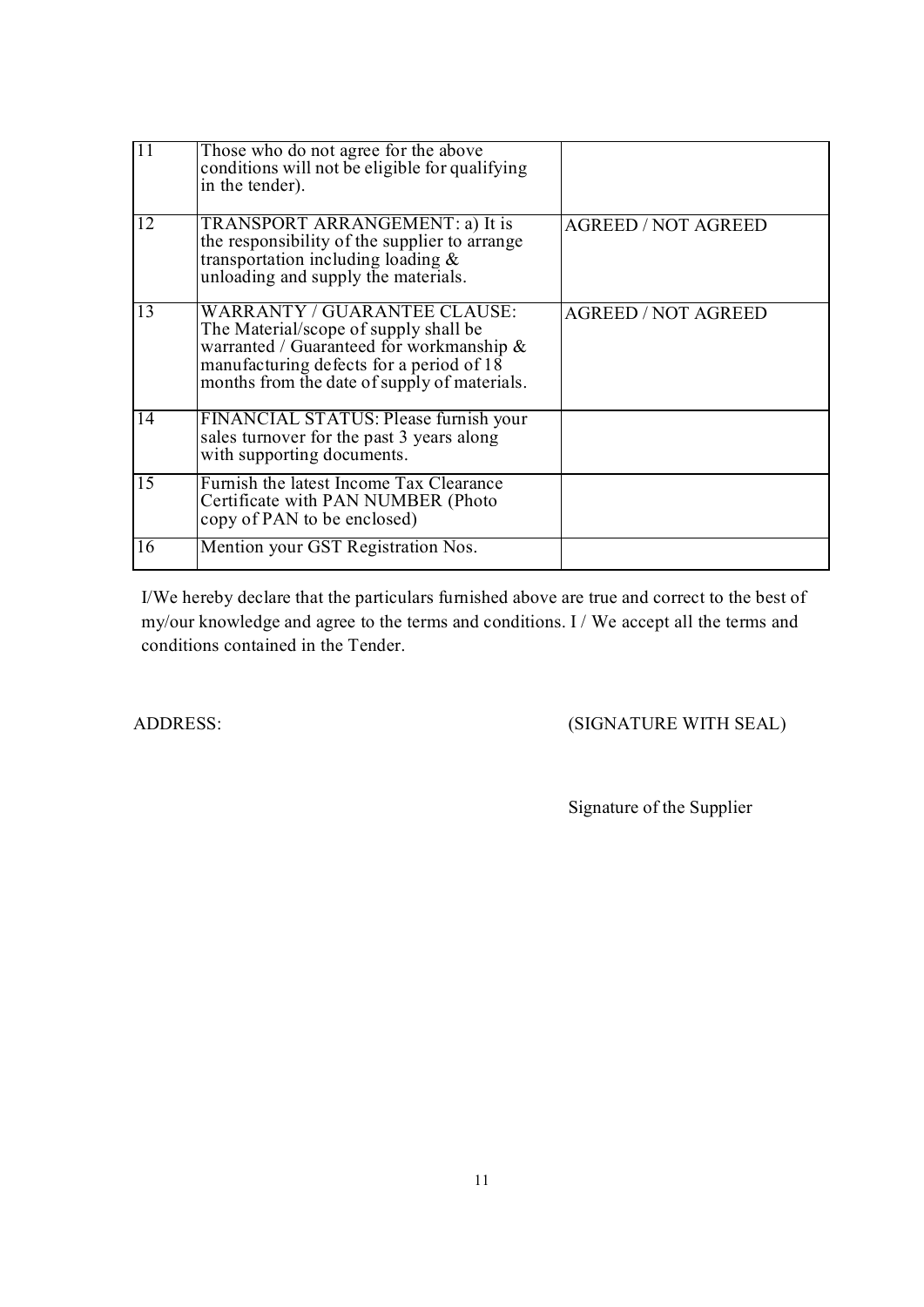# ANNEXURE- IV FINANCIAL BID

## TENDER SCHEDULE FOR THE SUPPLY OF ROOT TRAINER BLOCKS AND STANDS

To

The Deputy Project Director (A&F), Odisha Forestry Development Project

| Sl.<br>No.     | Item                                                           | For the rate quoted for one unit                                        |                 |  |  |  |
|----------------|----------------------------------------------------------------|-------------------------------------------------------------------------|-----------------|--|--|--|
|                |                                                                | In figures $(Rs.)$<br>Including loading,<br>unloading and<br>Transport. | In words Rupees |  |  |  |
| 1              | <b>SINGLE CELL</b><br><b>ROOT TRAINER</b><br>(Hycopot), 300 CC |                                                                         |                 |  |  |  |
|                | Taxes/Duties                                                   |                                                                         |                 |  |  |  |
|                | <b>Total</b>                                                   |                                                                         |                 |  |  |  |
| $\overline{2}$ | G. I STAND                                                     |                                                                         |                 |  |  |  |
|                | Taxes / duties                                                 |                                                                         |                 |  |  |  |
|                | <b>Total</b>                                                   |                                                                         |                 |  |  |  |

I / We accept all the terms and conditions contained in the Tender

Signature of the Supplier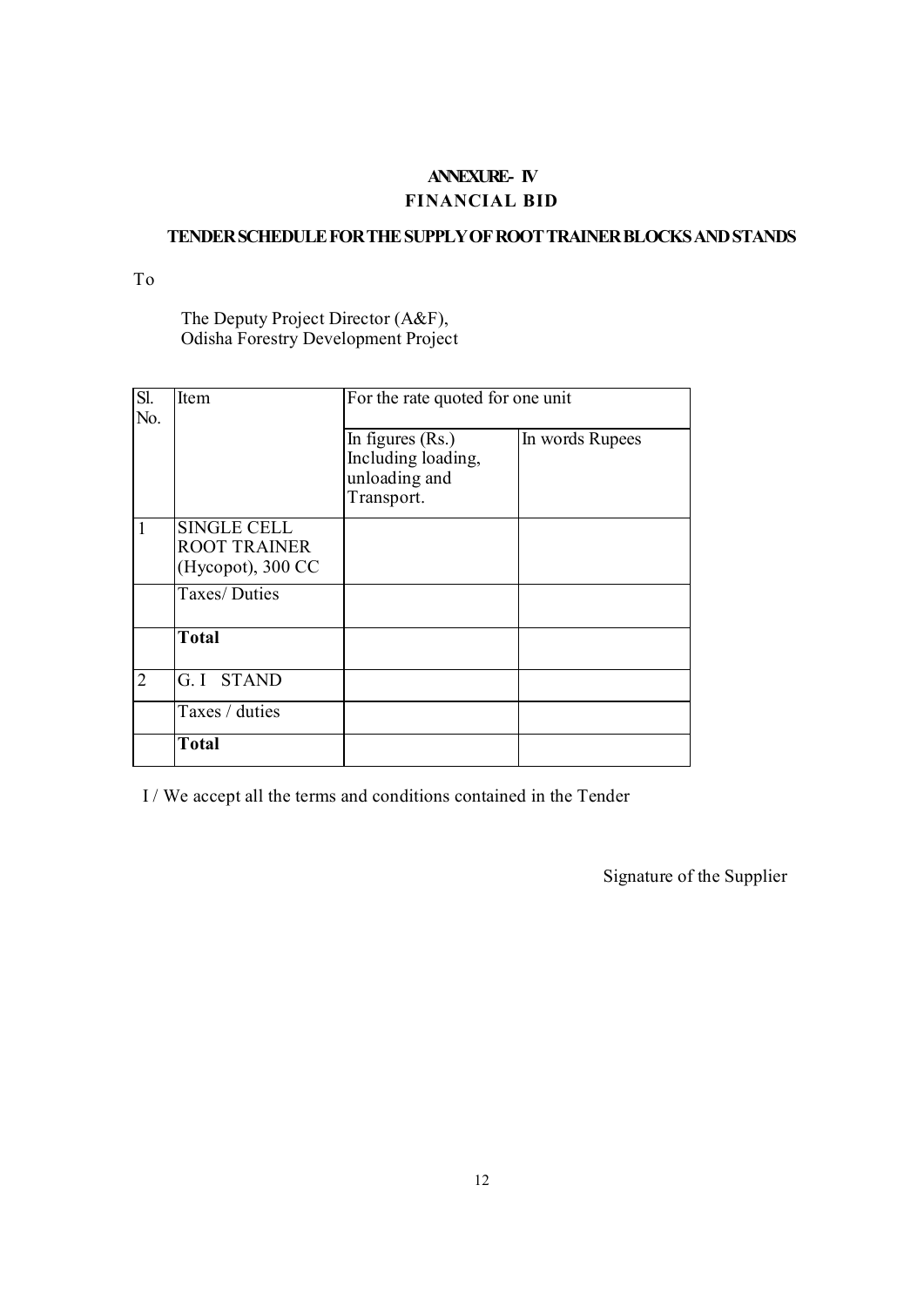## ANNEXURE-V Technical Bid Format General Information about the organization

| SI.                                         | <b>Particulars</b>                        | <b>Details to be furnished</b> |  |  |  |  |  |
|---------------------------------------------|-------------------------------------------|--------------------------------|--|--|--|--|--|
| No.                                         |                                           |                                |  |  |  |  |  |
| <b>Details of the Bidder (Organization)</b> |                                           |                                |  |  |  |  |  |
|                                             | Name                                      |                                |  |  |  |  |  |
| $\overline{2}$                              | Address                                   |                                |  |  |  |  |  |
| 3                                           | Telephone                                 | Fax                            |  |  |  |  |  |
| $\overline{4}$                              | E-mail                                    | Website                        |  |  |  |  |  |
|                                             | <b>Details of Authorized person</b>       |                                |  |  |  |  |  |
| 5                                           | Name                                      |                                |  |  |  |  |  |
| 6                                           | Address                                   |                                |  |  |  |  |  |
| 7                                           | Telephone                                 | E-mail                         |  |  |  |  |  |
|                                             | <b>Information about the Organization</b> |                                |  |  |  |  |  |
|                                             | Status of Organization                    |                                |  |  |  |  |  |
|                                             | (public Ltd. / Pvt. Ltd.                  |                                |  |  |  |  |  |
|                                             | /Institution etc.)                        |                                |  |  |  |  |  |
| 8                                           | Details of Registration of                | Date                           |  |  |  |  |  |
|                                             | Organization                              | Ref                            |  |  |  |  |  |
| 9                                           | Location and addresses of                 |                                |  |  |  |  |  |
|                                             | offices (in India and                     |                                |  |  |  |  |  |
|                                             | overseas)                                 |                                |  |  |  |  |  |
| 10                                          | GST Regd. No.                             |                                |  |  |  |  |  |
| 11                                          | Income Tax PAN NO.                        |                                |  |  |  |  |  |

Signature of the Bidder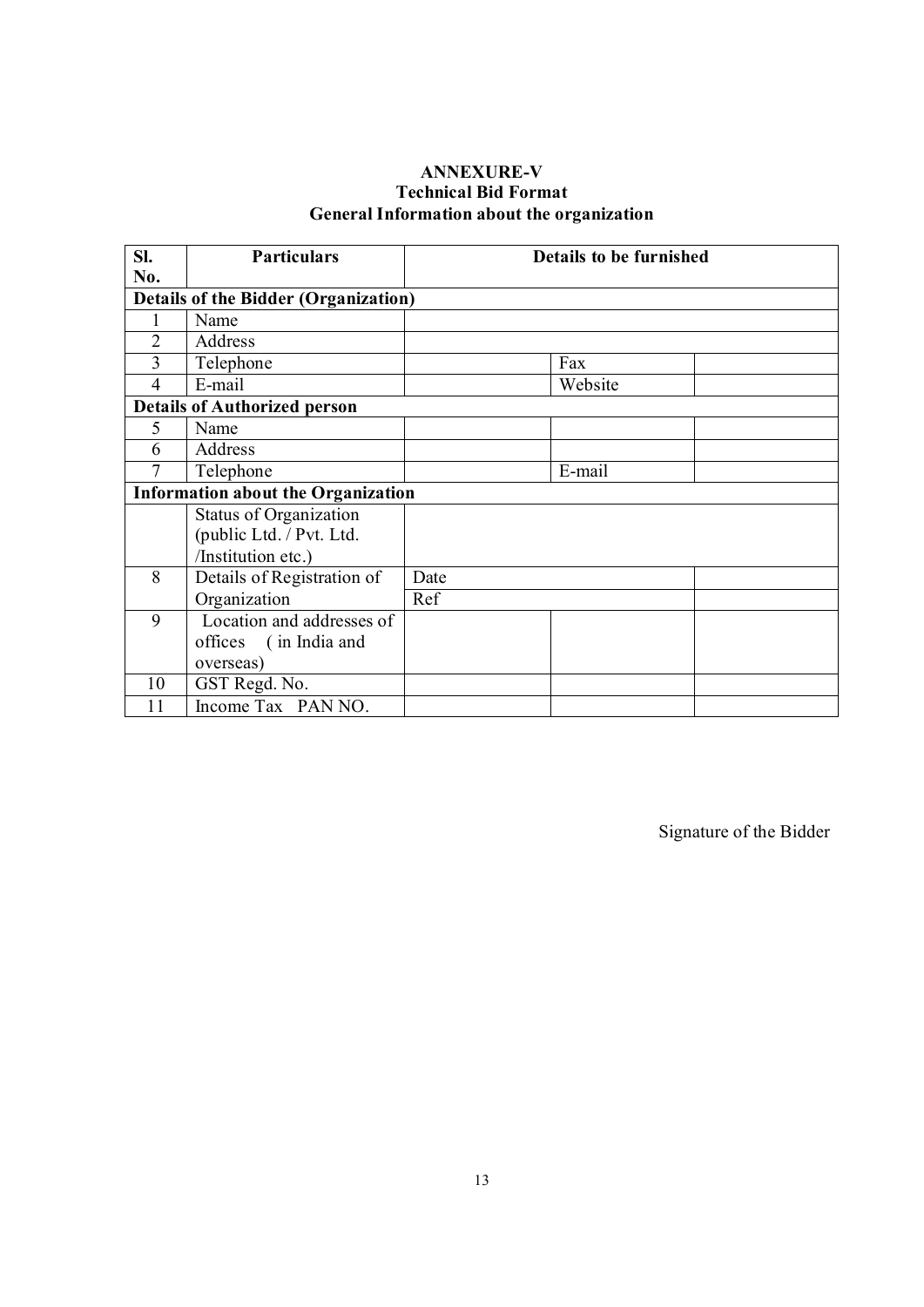## ANNEXURE-VI APPLICATION FOR TENDER

To

 The Project Director Odisha Forestry Sector Development Project-II SFTRI Campus, Ghatikia, Bhubaneswar.

Tender No. \_\_\_\_\_\_\_\_\_\_\_\_\_\_\_\_\_\_\_\_\_\_\_\_\_\_\_\_\_\_\_

Serial no of Work applied For:-1/2

Amount put to tender: Rs.1/2 \_\_\_\_\_\_\_\_\_\_\_\_\_\_\_\_\_\_\_\_\_\_\_\_\_\_\_\_

Dear Sir,

 Having examined the Statutory, Non statutory & tender documents, I/we hereby like to state that I /we willfully accept all your conditions and offer to execute the works as per Tender no and Serial no stated above. We also agree to remedy the defects after / during execution of the above work in conformity with the conditions of contract, specifications, drawings, bill of quantities and addenda.

| Dated this $\qquad \qquad \text{day of } \qquad \qquad 201$        |  |  |
|--------------------------------------------------------------------|--|--|
|                                                                    |  |  |
| Signature:                                                         |  |  |
|                                                                    |  |  |
|                                                                    |  |  |
| For & on behalf of (Name of firm):<br>(In block capitals or typed) |  |  |
| Office address:                                                    |  |  |
|                                                                    |  |  |
|                                                                    |  |  |
|                                                                    |  |  |
| E Mail ID:                                                         |  |  |

Signature of Bidder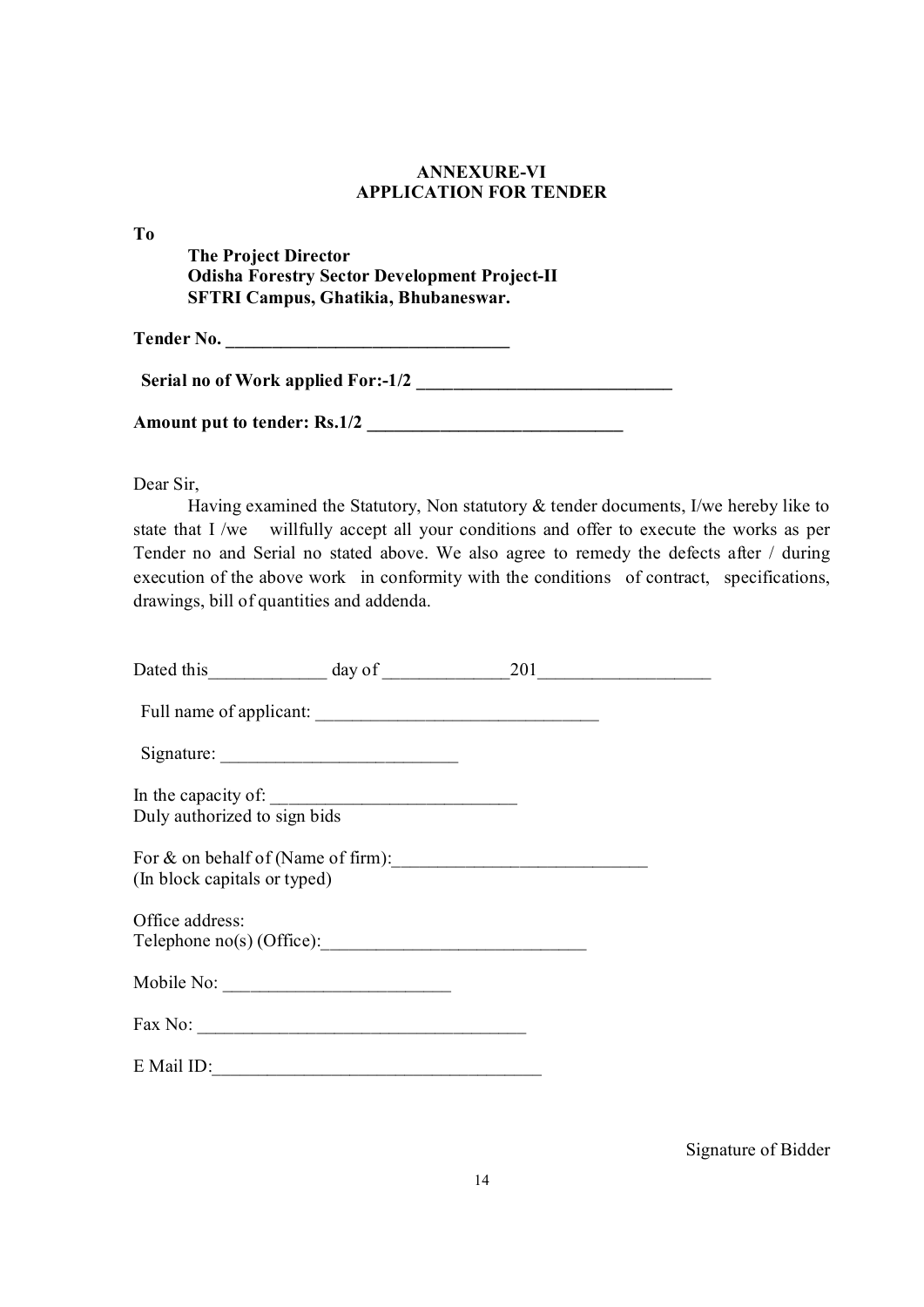#### ANNEXURE-VII

#### Certificate regarding summary statement of yearly Turnover from Contractual Business

This is to certify that the following statement is the summary of the audited Balance Sheet arrived from contractual business in favour…………………………............................ Do the three consecutive years or for such period since inspection of the firm, if it was set in less than such three year's period.

| Sl.<br>$\overline{N}$ |         | Remarks                                                         |  |
|-----------------------|---------|-----------------------------------------------------------------|--|
|                       | Year    | Turnover rounded up to Rs. In lakh<br>(two digit after decimal) |  |
|                       | 2015-16 |                                                                 |  |
| $\overline{2}$        | 2016-17 |                                                                 |  |
| 3                     | 2017-18 |                                                                 |  |
|                       | Total   |                                                                 |  |

Average Turnover : In Rs.

Note:

- 1. Average turnover is to be expressed in lakh of rupee, rounded up to two digit after decimal.
- 2. Average turnover for 3 years is to be obtained by dividing the total turnover by 3.0 . if the firm was set up in less than 3years period , consider the turnover for the period from inception to the year 2015-16.
- 3. In case , the firm was set up in less than 3 year's period, mention the year of inception in the 'Remarks'

Signature of Bidder